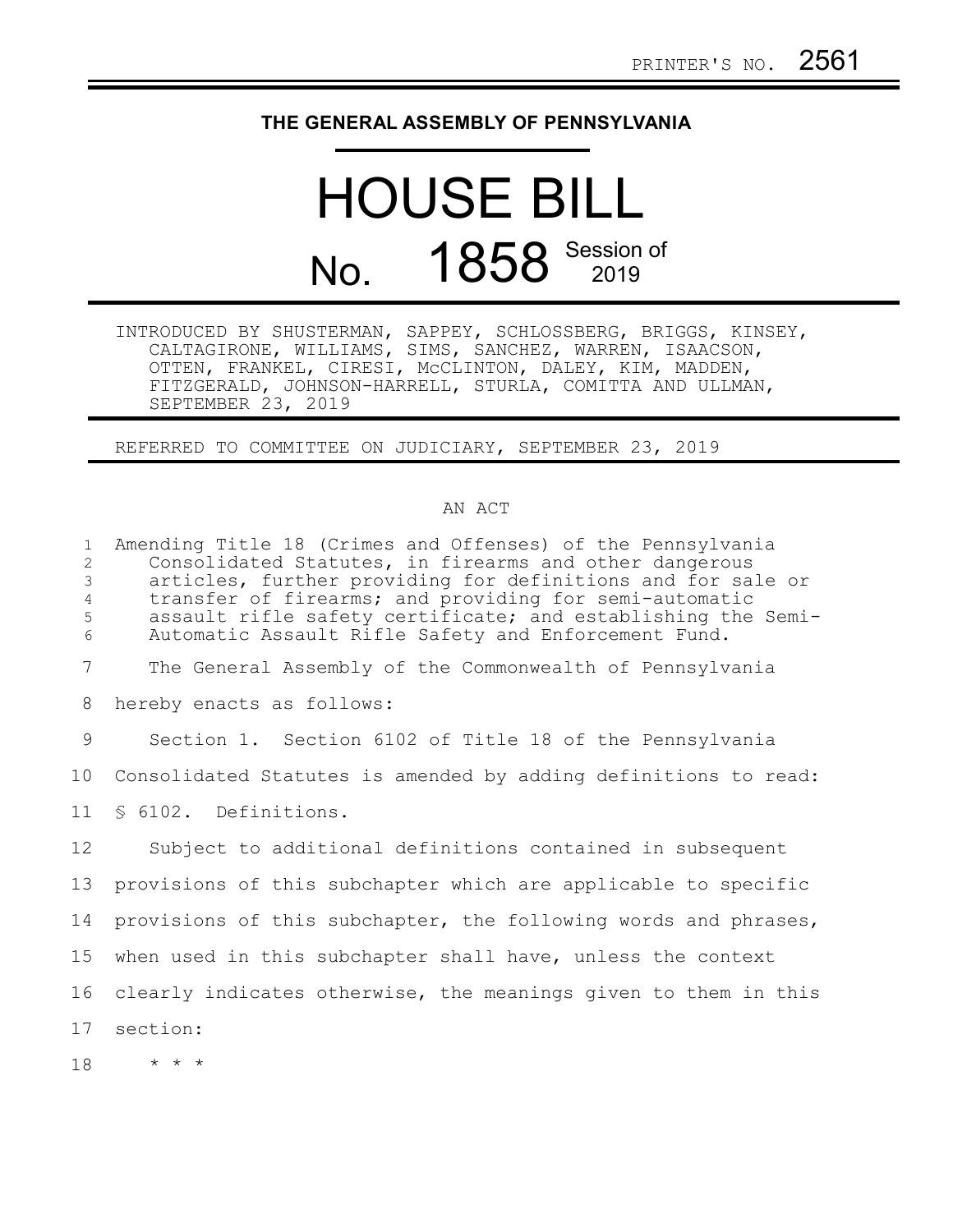| 1  | "Rifle." A weapon designed or redesigned, made or remade,          |
|----|--------------------------------------------------------------------|
| 2  | and intended to be fired from the shoulder and designed or         |
| 3  | redesigned and made or remade to use the energy of an explosive    |
| 4  | to fire only a single projectile through a rifled bore for each    |
| 5  | single pull of the trigger.                                        |
| 6  | $\star$ $\star$ $\star$                                            |
| 7  | "Semi-automatic assault rifle." A semi-automatic rifle             |
| 8  | capable of holding more than five rounds of ammunition in a        |
| 9  | fixed or detachable magazine.                                      |
| 10 | <u>"Semi-automatic rifle." Any repeating rifle that utilizes a</u> |
| 11 | portion of the energy of a firing cartridge to extract the fired   |
| 12 | cartridge case and chamber the next round and requires a           |
| 13 | separate pull of the trigger to fire each cartridge.               |
| 14 | $\star$ $\star$ $\star$                                            |
| 15 | Section 2. Section 6111 of Title 18 is amended by adding a         |
| 16 | subsection to read:                                                |
| 17 | § 6111. Sale or transfer of firearms.                              |
| 18 | $\star$ $\star$ $\star$                                            |
| 19 | (c.1) Semi-automatic assault rifles.--No person shall sell         |
| 20 | or transfer a semi-automatic assault rifle unless the recipient    |
| 21 | of the semi-automatic assault rifle holds a semi-automatic         |
| 22 | assault rifle safety certificate issued by the Pennsylvania        |
| 23 | State Police in accordance with subchapter E (relating to semi-    |
| 24 | automatic assault rifle safety certificate). The certificate       |
| 25 | shall be presented at the time of sale or transfer.                |
| 26 | $\star$ $\star$ $\star$                                            |
| 27 | Section 3. Chapter 61 of Title 18 is amended by adding a           |
| 28 | subchapter to read:                                                |
| 29 | SUBCHAPTER E                                                       |
| 30 | SEMI-AUTOMATIC ASSAULT RIFLE SAFETY CERTIFICATE                    |
|    | 20190HB1858PN2561<br>$-2-$                                         |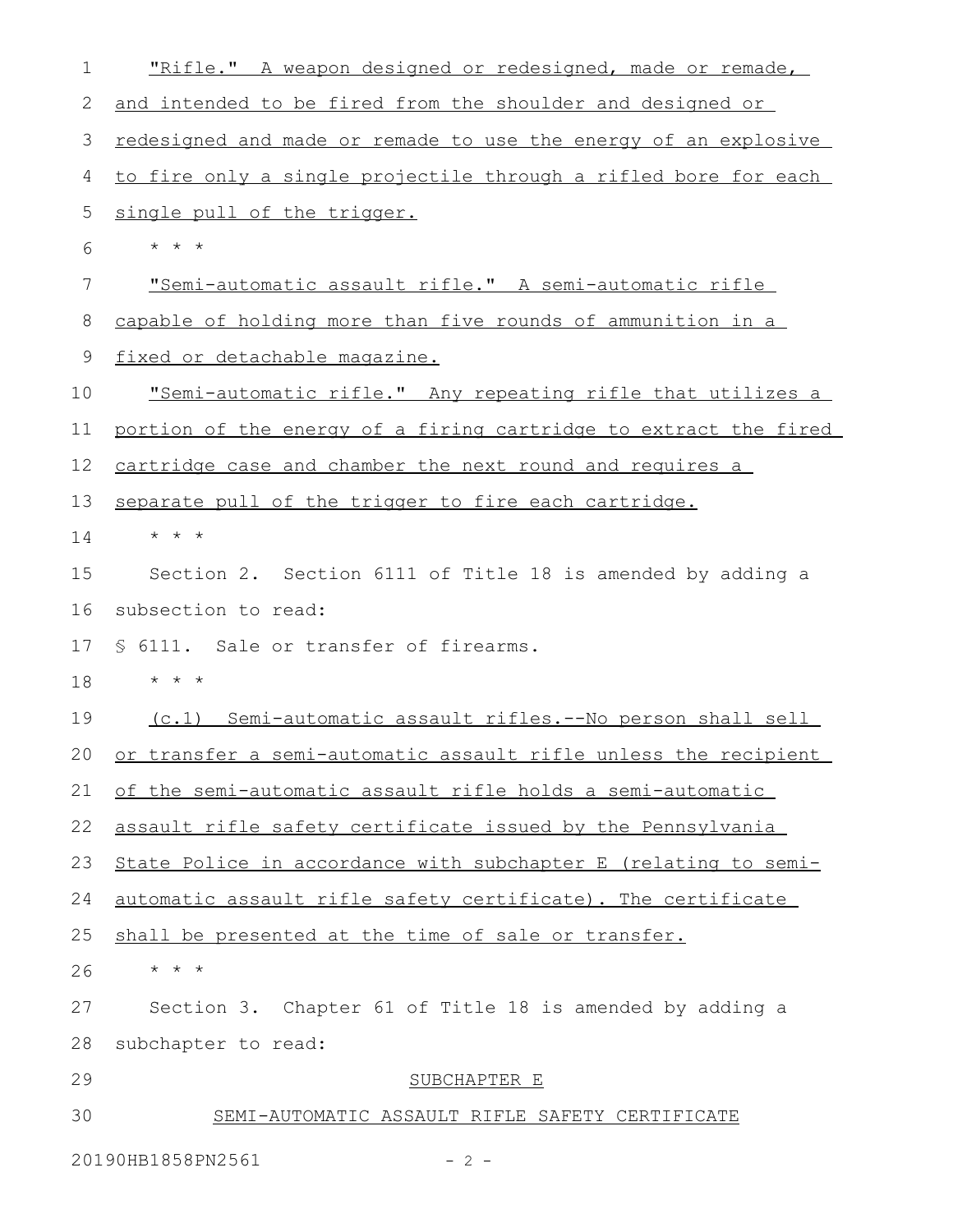Sec. 1

|  | $\sim$ $\sim$ $\sim$ $\sim$ $\sim$ $\sim$<br>Definitions. |
|--|-----------------------------------------------------------|
|  |                                                           |

- 6192. Semi-automatic assault rifle safety certificate. 3
- 6193. Pennsylvania State Police. 4
- 6194. Issuance of semi-automatic assault rifle safety 5
- certificate and objective test, renewal, fees and 6
- expiration. 7
- 6195. Violations and penalties. 8
- 6196. Immunity from liability. 9
- § 6191. Definitions. 10
- The following words and phrases when used in this subchapter 11
- shall have the meanings given to them in this section unless the 12
- context clearly indicates otherwise: 13
- "Applicant." An individual who applies for a semi-automatic 14
- assault rifle safety certificate. 15
- "Certificate" or "semi-automatic assault rifle safety 16
- certificate." A certificate issued by the Pennsylvania State 17
- Police in accordance with this subchapter indicating that the 18
- holder has successfully completed semi-automatic assault rifle 19
- safety training. 20
- "Certified instructors" or "instructor." A person certified 21
- as a semi-automatic assault rifle safety instructor under this 22
- subchapter. 23
- "Fund." The Semi-Automatic Assault Rifle Safety and 24
- Enforcement Fund established under section 6194 (relating to 25
- issuance of semi-automatic assault rifle safety certificate and 26
- objective test, renewal, fees and expiration). 27
- "Law enforcement agency." The term includes: 28
- (1) The Pennsylvania State Police. 29
- (2) A municipal police department. 30

20190HB1858PN2561 - 3 -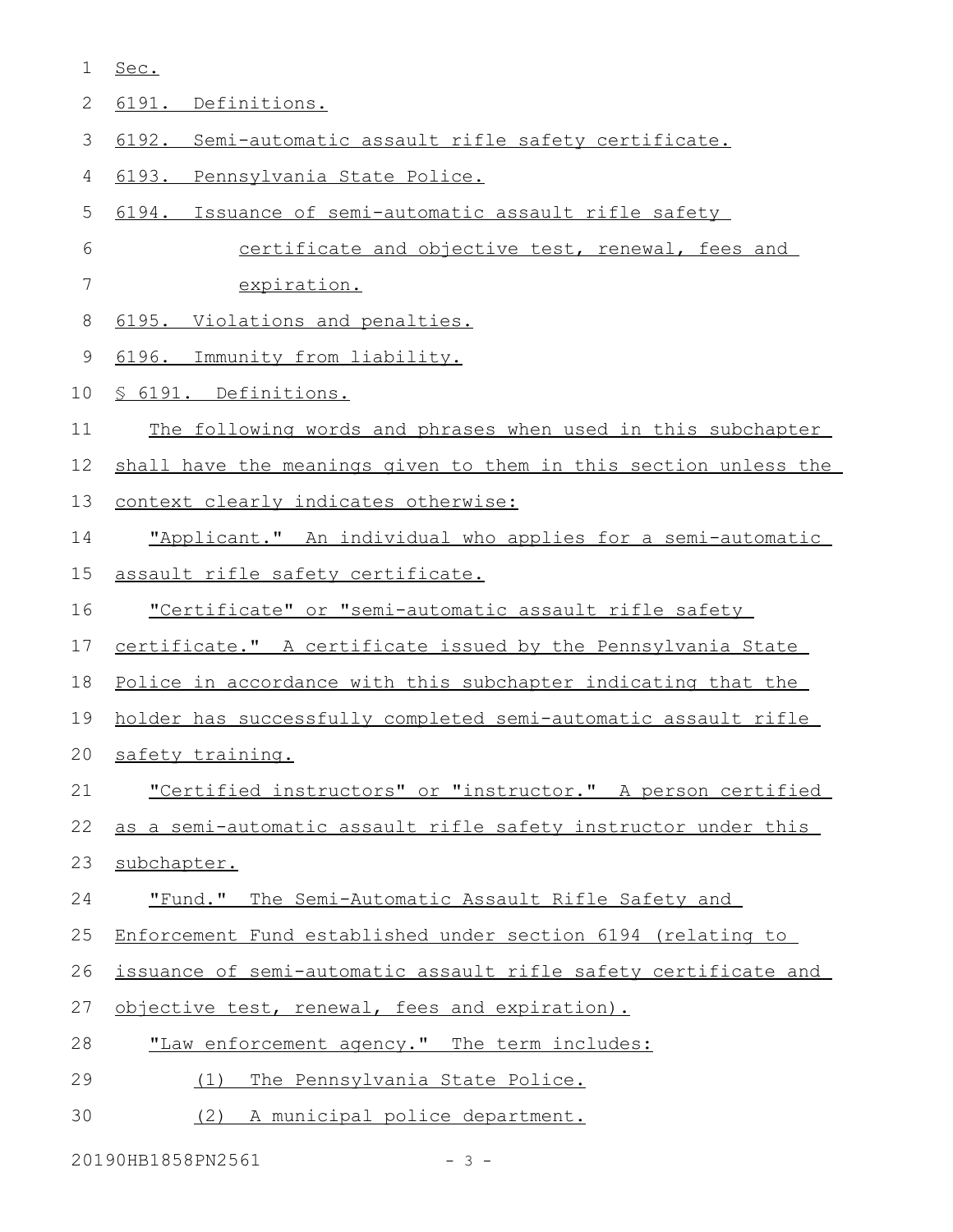| 1  | (3)<br>The Office of Attorney General.                              |
|----|---------------------------------------------------------------------|
| 2  | The Federal Bureau of Investigation or other Federal<br>(4)         |
| 3  | law enforcement agency.                                             |
| 4  | (5) A police department of another state or                         |
| 5  | <u>jurisdiction.</u>                                                |
| 6  | "Peace officer." As defined in 18 Pa.C.S. § 501 (relating to        |
| 7  | definitions).                                                       |
| 8  | "Semi-automatic assault rifle." As defined in section 6102          |
| 9  | (relating to definitions).                                          |
| 10 | <u> "Written authorization." A verifiable written certification</u> |
| 11 | from the head of a law enforcement agency that identifies the       |
| 12 | purchaser or transferee of a semi-automatic assault rifle           |
| 13 | transaction as an employee of the law enforcement agency,           |
| 14 | identifies the employee as an individual authorized to conduct      |
| 15 | the transaction and authorizes the transaction for the exclusive    |
| 16 | use of the law enforcement agency by which the person is            |
| 17 | employed.                                                           |
| 18 | \$ 6192. Semi-automatic assault rifle safety certificate.           |
| 19 | (a) Certificate required.--Notwithstanding any provision of         |
| 20 | this chapter or any other law or regulation to the contrary, no     |
| 21 | person may:                                                         |
| 22 | (1) purchase or receive a semi-automatic assault rifle,             |
| 23 | except an antique semi-automatic assault rifle that has been        |
| 24 | modified to render it permanently inoperable, without a valid       |
| 25 | semi-automatic assault rifle safety certificate; or                 |
| 26 | sell, deliver, loan or transfer a semi-automatic<br>(2)             |
| 27 | assault rifle, except an antique semi-automatic assault rifle       |
| 28 | that has been modified to render it permanently inoperable,         |
| 29 | to person who does not have a valid semi-automatic assault          |
| 30 | rifle safety certificate.                                           |
|    |                                                                     |

20190HB1858PN2561 - 4 -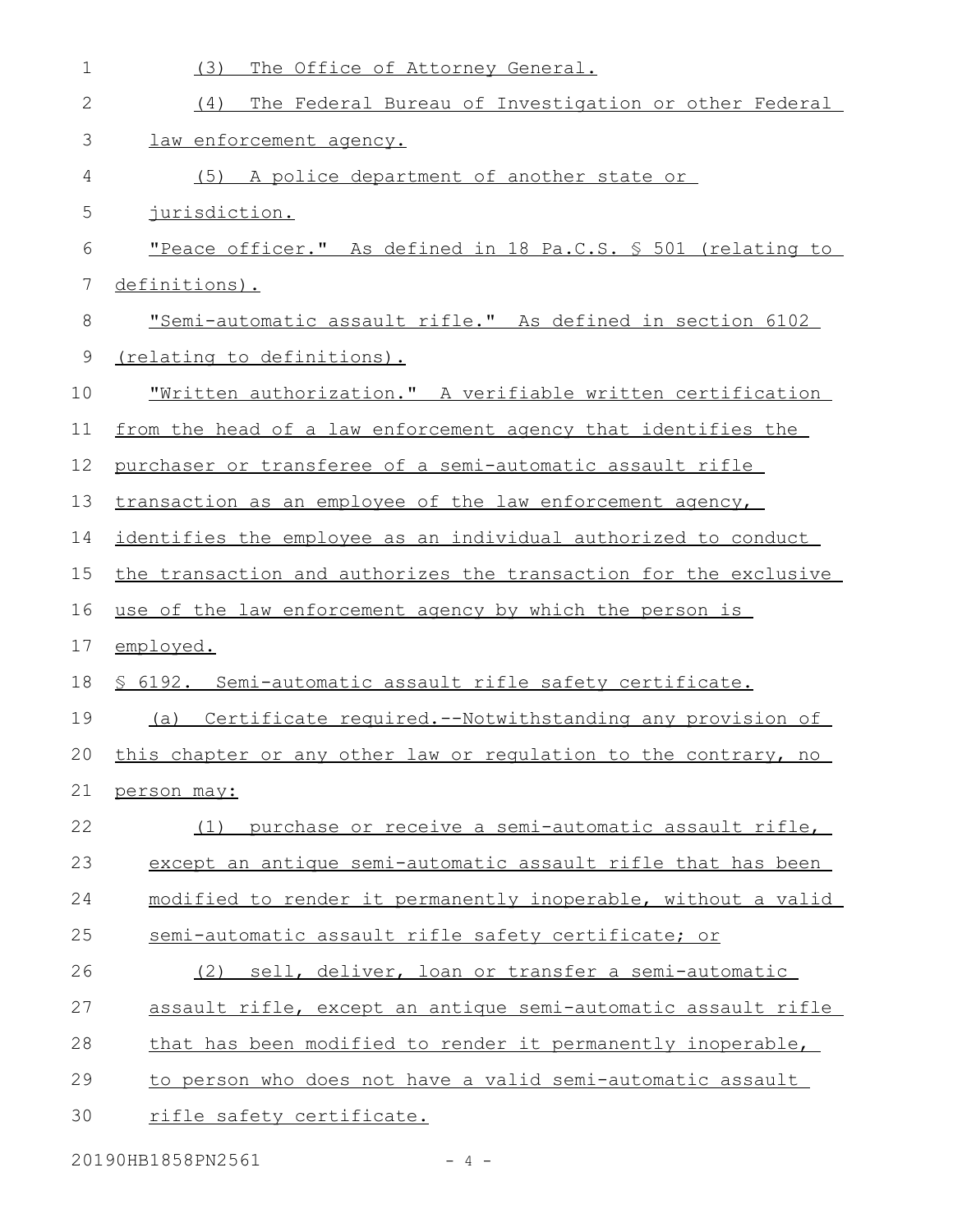| 1  | Exception for peace officers.--A peace officer shall be<br>(b)        |
|----|-----------------------------------------------------------------------|
| 2  | exempt from the certificate requirement under subsection (a).         |
| 3  | Other exemptions by operation of law.--The following<br>(C)           |
| 4  | persons who take title to or possession of a semi-automatic           |
| 5  | assault rifle by operation of law in a representative capacity,       |
| 6  | until or unless they transfer title ownership of the semi-            |
| 7  | automatic assault rifle to themselves in a personal capacity,         |
| 8  | shall be exempt from the certificate requirement of subsection        |
| 9  | $(a)$ :                                                               |
| 10 | The executor or administrator of an estate.<br>(1)                    |
| 11 | (2) A secured creditor or an agent or employee of a                   |
| 12 | secured creditor when a semi-automatic assault rifle is               |
| 13 | possessed as collateral for, or as a result of, a default             |
| 14 | under a security agreement under 13 Pa.C.S. (relating to              |
| 15 | commercial code).                                                     |
| 16 | (3) A writ server who is directed to execute a writ or                |
| 17 | serve other court documents under 42 Pa.C.S. (relating to             |
| 18 | judiciary and judicial procedure).                                    |
| 19 | (4) A receiver performing the functions of a receiver                 |
| 20 | under the laws of this Commonwealth.                                  |
| 21 | (5) A trustee in bankruptcy performing the duties of a                |
| 22 | trustee.                                                              |
| 23 | An assignee for the benefit of creditors performing<br>(6)            |
| 24 | the functions of an assignee.                                         |
| 25 | <u>S 6193. Pennsylvania State Police.</u>                             |
| 26 | <u>Administration and enforcement.--The Pennsylvania State</u><br>(a) |
| 27 | Police shall administer and enforce the provisions of this            |
| 28 | subchapter.                                                           |
| 29 | Duties of Pennsylvania State Police.--To carry out the<br>(b)         |
| 30 | provisions of this subchapter, the Pennsylvania State Police          |
|    | 20190HB1858PN2561<br>$-5 -$                                           |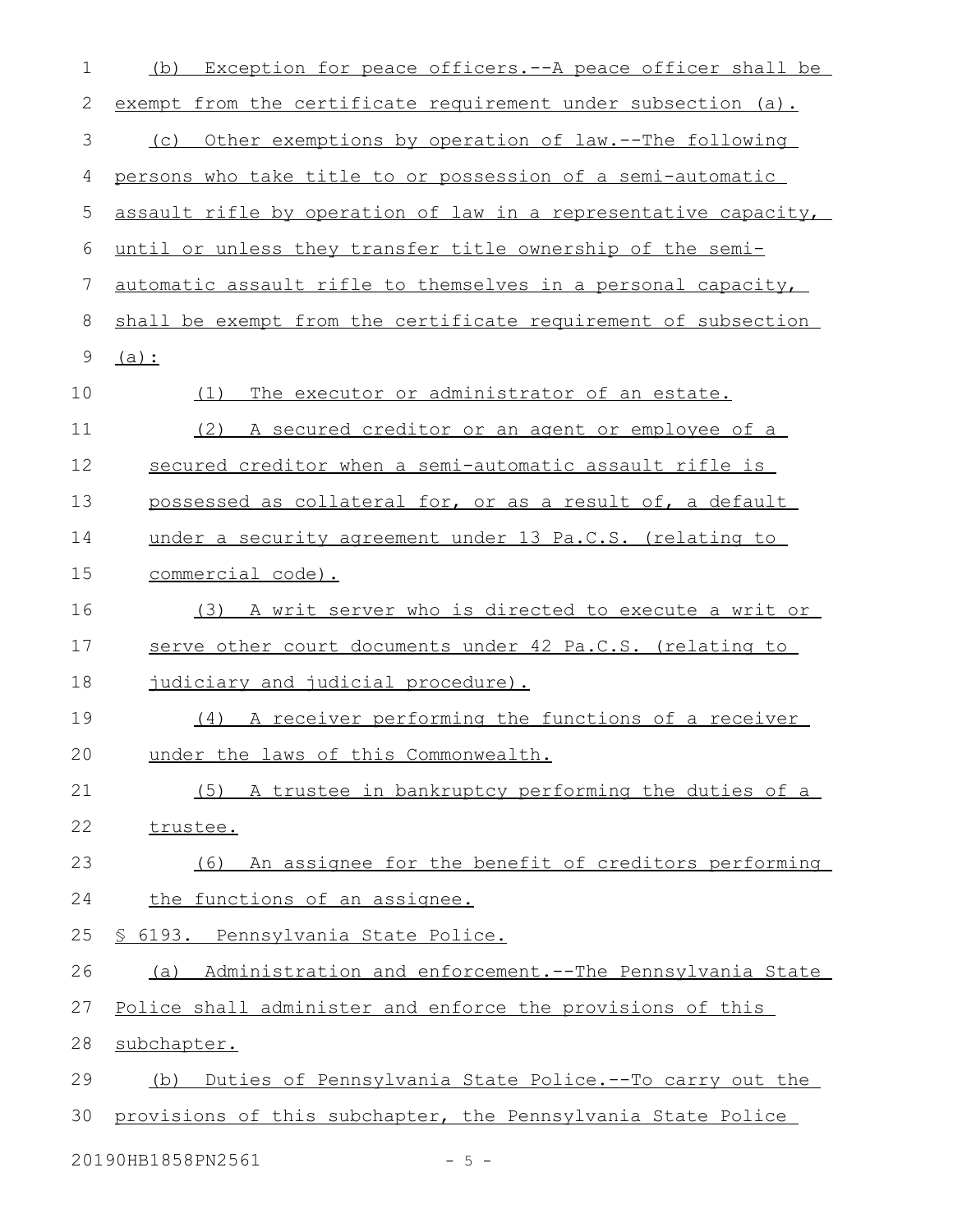1 shall:

| $\mathbf{2}$  | Develop a program for the certification of persons<br>(1)     |
|---------------|---------------------------------------------------------------|
| 3             | to provide semi-automatic assault rifle safety instruction to |
| 4             | individuals seeking semi-automatic assault rifle safety       |
| 5             | certification in accordance with the provisions of this       |
| 6             | subchapter.                                                   |
| 7             | (2)<br>Develop a semi-automatic assault rifle safety manual   |
| 8             | and make the manual available to firearm dealers licensed     |
| $\mathcal{G}$ | under sections 6112 (relating to retail dealer required to be |
| 10            | licensed) and 6113 (relating to licensing of dealers). Each   |
| 11            | firearm dealer shall make the manual available to the general |
| 12            | public. A firearm dealer may make the manual available to the |
| 13            | public by including the manual or essential portions of the   |
| 14            | manual in a pamphlet developed by the dealer that summarizes  |
| 15            | the Commonwealth's firearms law by posting the instructions   |
| 16            | manual or essential portions of the manual on the dealer's    |
| 17            | publicly accessible Internet website or by providing a link   |
| 18            | to the Pennsylvania State Police's publicly accessible        |
| 19            | Internet website on the dealer's publicly accessible Internet |
| 20            | website.                                                      |
| 21            | (3) Establish a link on the Pennsylvania State Police's       |
| 22            | publicly accessible Internet website for dealers and other    |
| 23            | persons to download the semi-automatic assault rifle safety   |
| 24            | manual.                                                       |
| 25            | Develop audiovisual materials for use by certified<br>(4)     |
| 26            | instructors to conduct semi-automatic assault rifle safety    |
| 27            | training.                                                     |
| 28            | (5) Solicit input from a reputable association or             |
| 29            | organization, including a law enforcement association that    |
| 30            | has as one of its objectives the promotion of semi-automatic  |
|               | 20190HB1858PN2561<br>$-6-$                                    |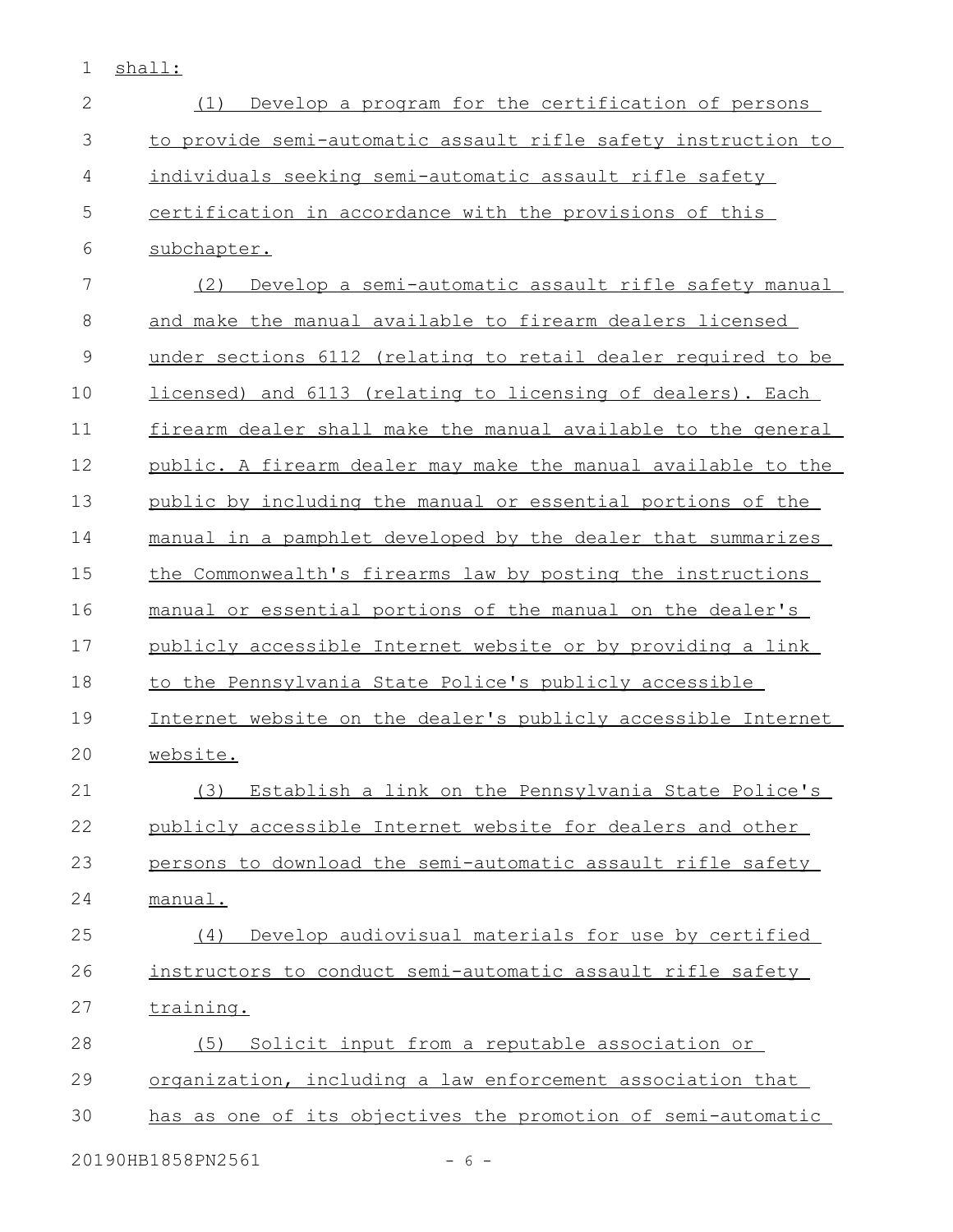| 1             | assault rifle safety, in the development of audiovisual       |
|---------------|---------------------------------------------------------------|
| 2             | materials and other instructional materials.                  |
| 3             | (6) Prescribe a minimum level of skill, knowledge and         |
| 4             | competency to be required of semi-automatic assault rifle     |
| 5             | safety instructors.                                           |
| 6             | Develop quidelines to govern the certification of<br>(7)      |
| 7             | persons as semi-automatic assault rifle safety training       |
| 8             | instructors.                                                  |
| $\mathcal{G}$ | Develop quidelines to govern the issuance and<br>(8)          |
| 10            | renewal of semi-automatic assault rifle safety certificates.  |
| 11            | The quidelines may, at the discretion of the Pennsylvania     |
| 12            | State Police, require the holder of the expiring or expired   |
| 13            | certificate to pass an objective test.                        |
| 14            | Develop a written objective test, prescribe the<br>(9)        |
| 15            | objective test's content and the form and manner in which the |
| 16            | objective test may be administered by certified instructors   |
| 17            | and make the objective test available to certified            |
| 18            | instructors. The Pennsylvania State Police may establish a    |
| 19            | secure link on the Pennsylvania State Police's publicly       |
| 20            | accessible Internet website for certified instructors or      |
| 21            | other authorized persons to download the objective tests.     |
| 22            | (10) Develop procedures for the oral administration of        |
| 23            | the objective test to persons with disabilities or language   |
| 24            | barriers.                                                     |
| 25            | Update objective test materials for semi-automatic<br>(11)    |
| 26            | assault rifle safety training when determined appropriate,    |
| 27            | but not less than once every five years.                      |
| 28            | Require licensed dealers or employees of licensed<br>(12)     |
| 29            | dealers who are also certified as semi-automatic assault      |
| 30            | rifle safety instructors under this subchapter to designate a |
|               | 20190HB1858PN2561<br>- 7 -                                    |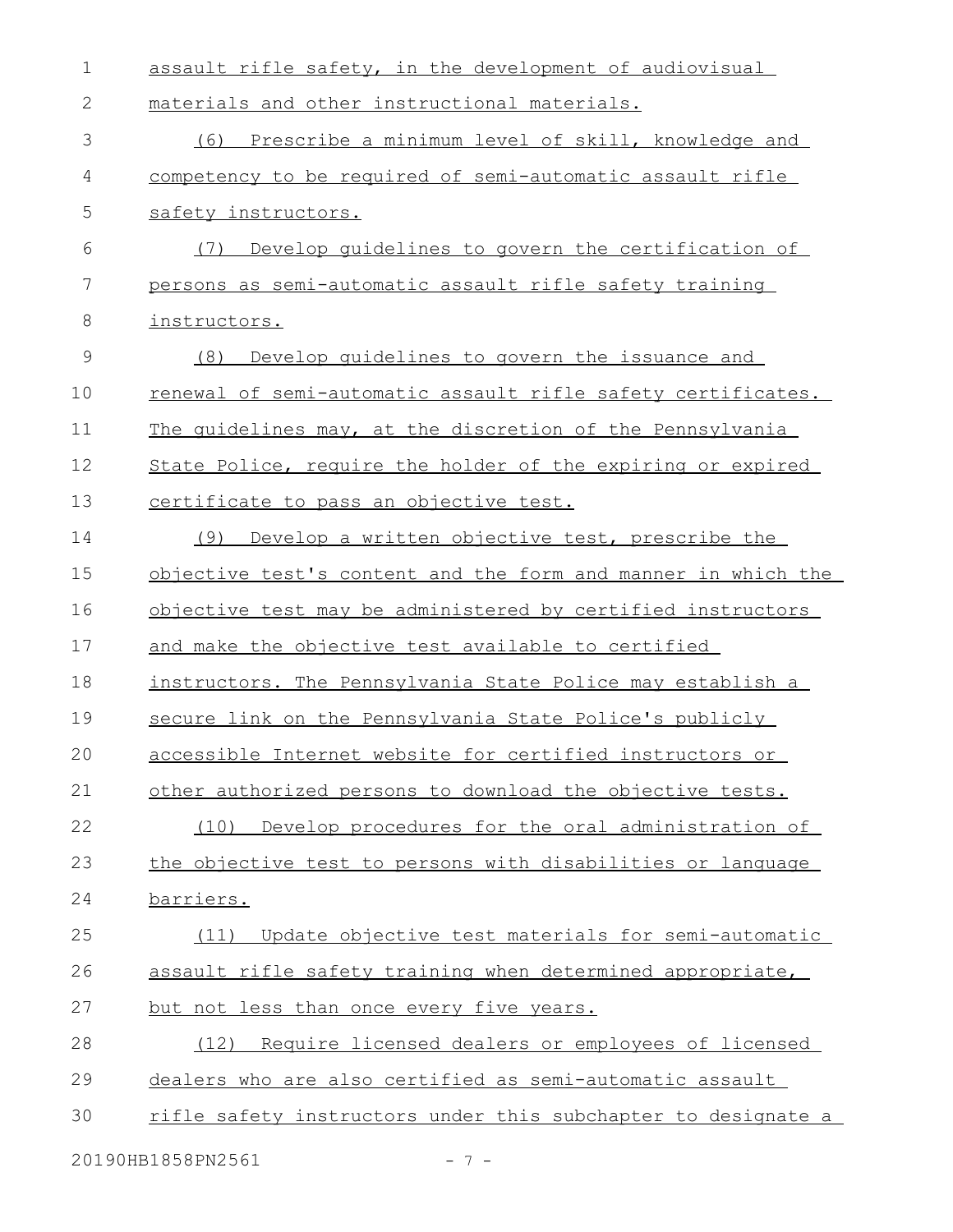| 1             | separate room or partitioned area for a person to take the  |
|---------------|-------------------------------------------------------------|
| 2             | objective test and maintain adequate supervision to ensure  |
| 3             | that no acts of collusion occur while the objective test is |
| 4             | being administered.                                         |
| 5             | (c) Certification of instructors.--                         |
| 6             | The Pennsylvania State Police shall certify persons<br>(1)  |
| 7             | as semi-automatic assault rifle safety training instructors |
| 8             | in this Commonwealth.                                       |
| $\mathcal{G}$ | (2)<br>The Pennsylvania State Police may require applicants |
| 10            | for certification as semi-automatic assault rifle safety    |
| 11            | training instructors in this Commonwealth to have prior     |
| 12            | certification or firearm training from one of the following |
| 13            | agencies or organizations:                                  |
| 14            | (i) The Federal Law Enforcement Training Center of          |
| 15            | the United States Department of Homeland Security,          |
| 16            | Firearm Instructor Training Program, range master           |
| 17            | training or other Federal weapons training program as       |
| 18            | determined by the Pennsylvania State Police.                |
| 19            | (ii) The Pennsylvania State Police or a municipal           |
| 20            | police department of this Commonwealth or of another        |
| 21            | state, as approved by the Pennsylvania State Police.        |
| 22            | (iii) A United States Armed Forces marksmanship or          |
| 23            | weapons training instructor program, provided, however,     |
| 24            | that a person's assignment as a range officer or safety     |
| 25            | officer shall not be deemed sufficient for training         |
| 26            | purposes.                                                   |
| 27            | (iv) The National Rifle Association or a sportsmen          |
| 28            | <u>or qun club.</u>                                         |
| 29            | The Municipal Police Officers' Education and<br>(v)         |
| 30            | Training Commission established under 53 Pa.C.S. Ch. 21     |
|               |                                                             |

20190HB1858PN2561 - 8 -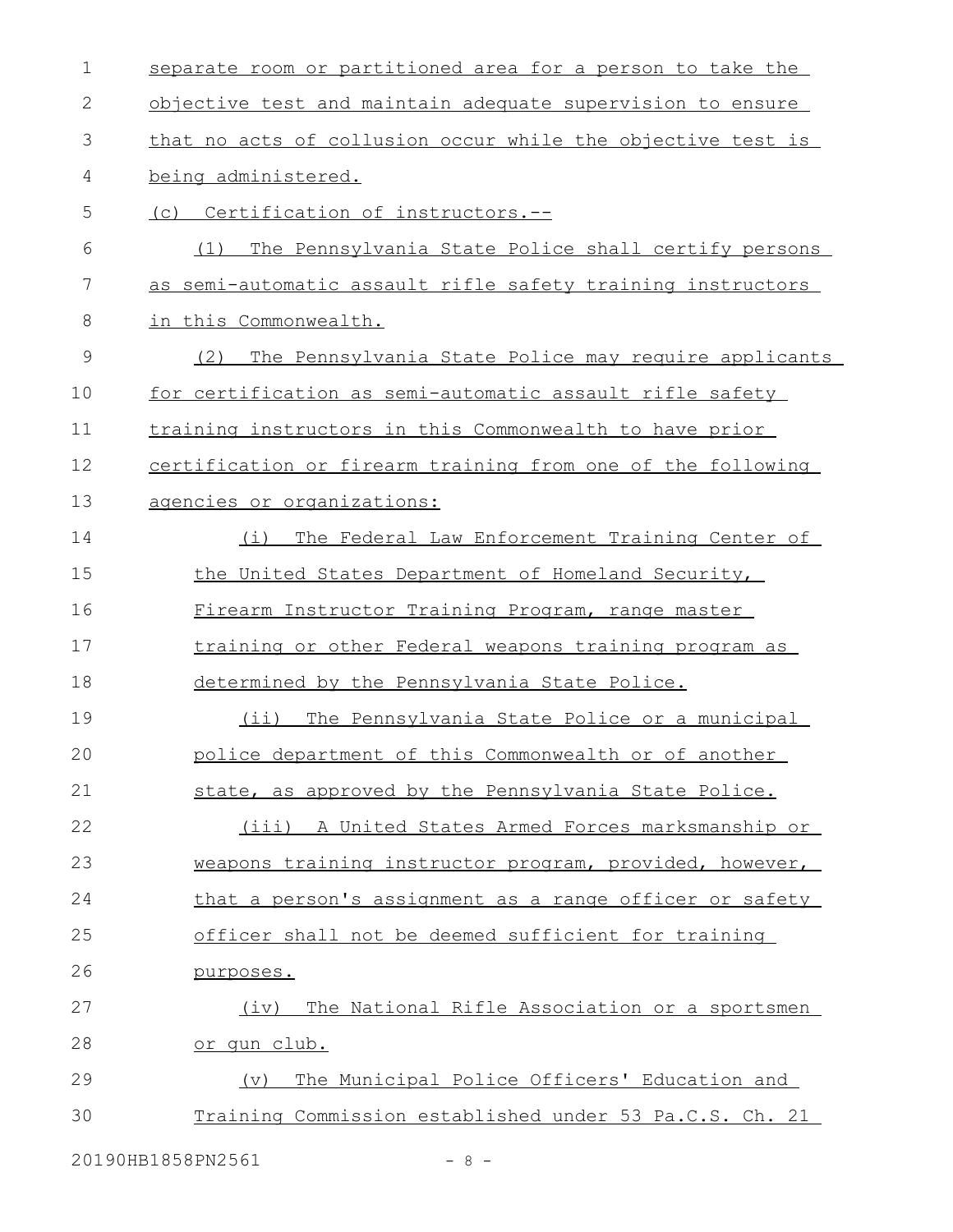| 1            | Subch. D (relating to municipal police education and            |
|--------------|-----------------------------------------------------------------|
| $\mathbf{2}$ | training).                                                      |
| 3            | (vi) An accredited institution of higher education              |
| 4            | in this Commonwealth that offers a class or course of           |
| 5            | study in firearm training or safety.                            |
| 6            | (3)<br>Nothing in this subsection shall be construed to         |
| 7            | preclude the Pennsylvania State Police from certifying a        |
| 8            | person as a certified instructor, provided that the person      |
| $\mathsf 9$  | applying for the certification holds a valid firearm safety     |
| 10           | certificate or firearms or weapons instructor certification     |
| 11           | from an agency or organization under paragraph (2).             |
| 12           | Content of objective test.--The objective test developed<br>(d) |
| 13           | by the Pennsylvania State Police for semi-automatic assault     |
| 14           | rifle safety certification shall include the following:         |
| 15           | The laws applicable to carrying and handling semi-<br>(1)       |
| 16           | automatic assault rifles in this Commonwealth.                  |
| 17           | (2)<br>The safe handling of a semi-automatic assault rifle.     |
| 18           | (3)<br>Provisions of Federal and State law that relate to       |
| 19           | the private sale and transfer of firearms and semi-automatic    |
| 20           | assault rifles.                                                 |
| 21           | (4) Provisions of law that relate to the permissible use        |
| 22           | of lethal force.                                                |
| 23           | (5) Activity that constitutes safe storage of semi-             |
| 24           | automatic assault rifles.                                       |
| 25           | Issues associated with bringing semi-automatic<br>(6)           |
| 26           | assault rifles into a home with children.                       |
| 27           | Harm prevention strategies to address issues<br>(7)             |
| 28           | associated with bringing semi-automatic assault rifles into a   |
| 29           | home.                                                           |
| 30           | (e) Semi-automatic assault rifle safety certificate.--The       |
|              | 20190HB1858PN2561<br>$-9 -$                                     |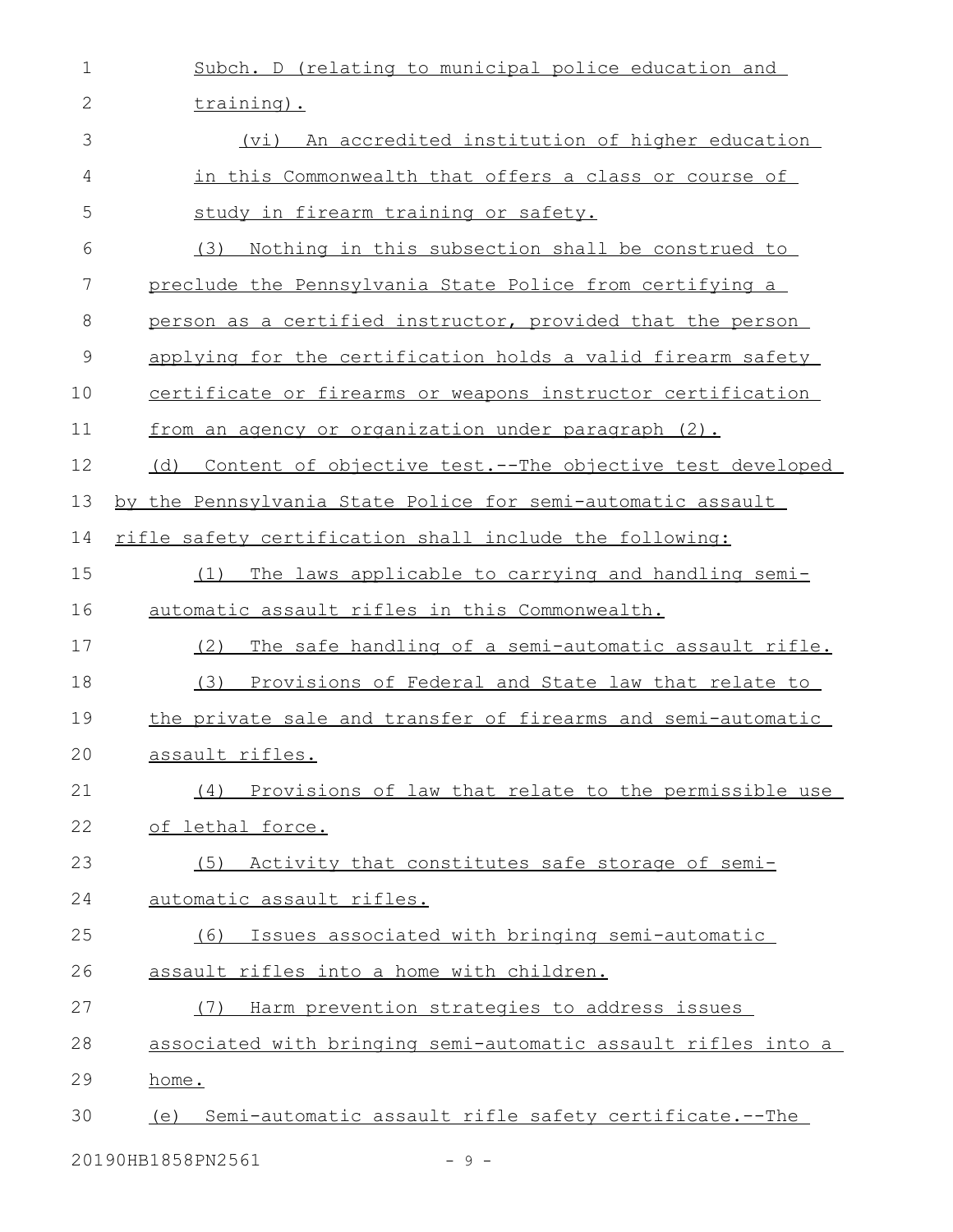| $\mathbf 1$ | Pennsylvania State Police shall develop a semi-automatic assault |
|-------------|------------------------------------------------------------------|
| 2           | rifle safety certificate to be issued by certified instructors   |
| 3           | to applicants who successfully passed a semi-automatic assault   |
| 4           | rifle safety objective test in accordance with the requirements  |
| 5           | of this subchapter. A semi-automatic assault rifle safety        |
| 6           | certificate shall include the following:                         |
| 7           | A unique semi-automatic assault rifle safety<br>(1)              |
| 8           | certificate identification number.                               |
| 9           | (2)<br>The holder's full name and date of birth.                 |
| 10          | The holder's driver's license number or State<br>(3)             |
| 11          | identification card number.                                      |
| 12          | The holder's signature.<br>(4)                                   |
| 13          | The signature of the issuing semi-automatic assault<br>(5)       |
| 14          | <u>rifle safety instructor.</u>                                  |
| 15          | The date of issuance and expiration.<br>(6)                      |
| 16          | \$ 6194. Issuance of semi-automatic assault rifle safety         |
| 17          | certificate and objective test, renewal, fees and                |
| 18          | expiration.                                                      |
| 19          | Compliance required for issuance. -- No certified<br>(a)         |
| 20          | instructor may issue a semi-automatic assault rifle safety       |
| 21          | certificate to a person who has not complied with this           |
| 22          | subchapter. A certified instructor shall forward proof of        |
| 23          | compliance to the Pennsylvania State Police in the form and      |
| 24          | manner and at the times as prescribed by the Pennsylvania State  |
| 25          | Police.                                                          |
| 26          | <u> Objective test required.--</u><br>(b)                        |
| 27          | An applicant for a semi-automatic assault rifle<br>(1)           |
| 28          | safety certificate must successfully pass the objective test     |
| 29          | developed by the Pennsylvania State Police in accordance with    |
| 30          | section 6193(d) (relating to Pennsylvania State Police) with     |
|             | 20190HB1858PN2561<br>$-10 -$                                     |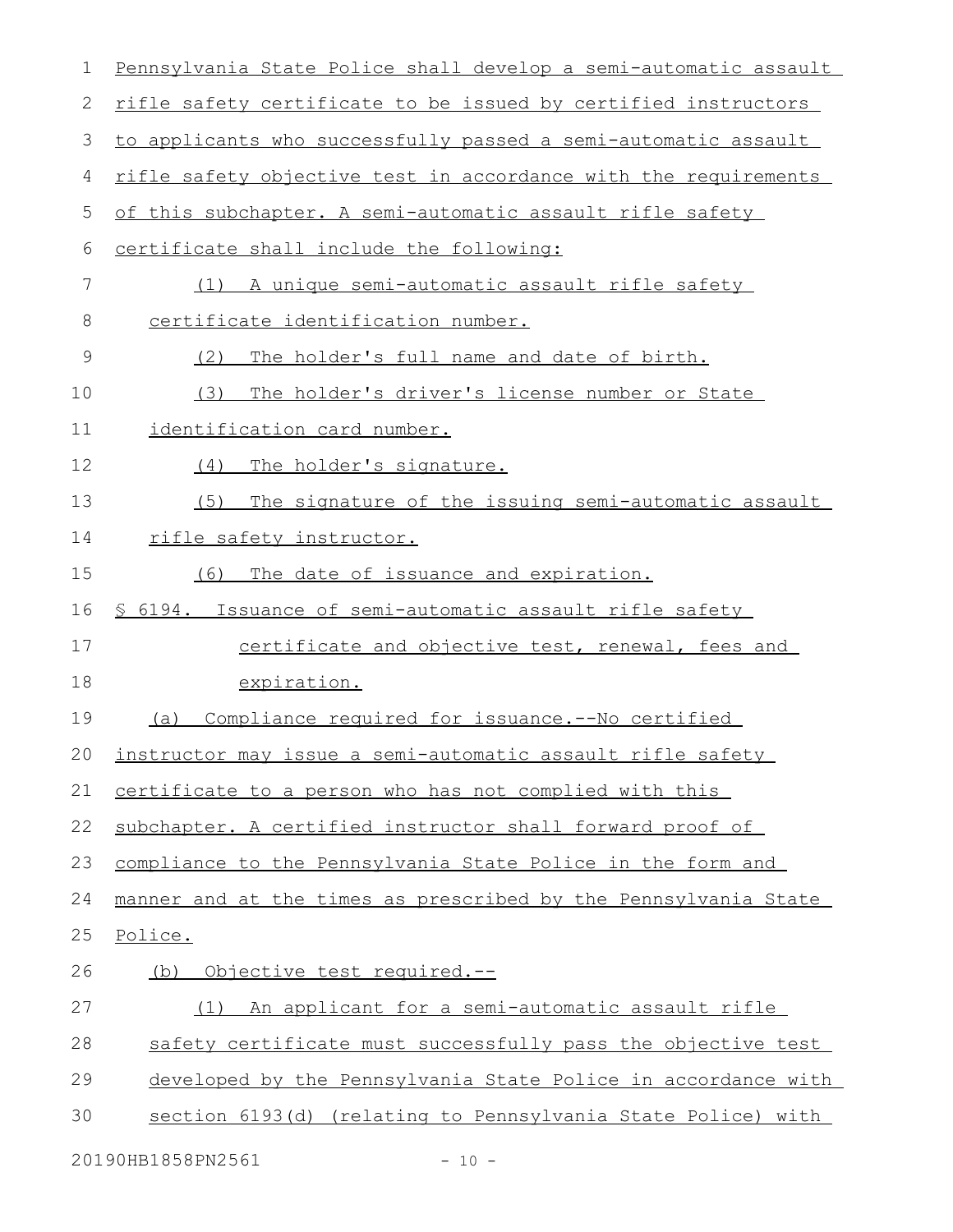| $\mathbf 1$ | a passing grade of at least 75%.                             |
|-------------|--------------------------------------------------------------|
| 2           | (2) (i) An applicant who fails to pass the objective         |
| 3           | test upon the first attempt shall be offered additional      |
| 4           | instructional materials by the instructor, such as the       |
| 5           | semi-automatic assault rifle safety manual, a videotape      |
| 6           | or instructional materials as may be approved by the         |
| 7           | Pennsylvania State Police.                                   |
| 8           | (ii) The applicant may not retake the objective test         |
| 9           | under any circumstances until 15 days have elapsed after     |
| 10          | the failure to pass the objective test upon the first        |
| 11          | attempt.                                                     |
| 12          | (iii) If the applicant fails the objective test on           |
| 13          | the first attempt, the applicant may take another version    |
| 14          | of the objective test upon the second attempt.               |
| 15          | (iv) If the applicant fails the objective test on a          |
| 16          | second attempt, the applicant may not retake the             |
| 17          | objective test until 30 days have elapsed after failure      |
| 18          | to pass the objective test on the second and each            |
| 19          | subsequent attempt.                                          |
| 20          | (v) When feasible, all objective tests shall be              |
| 21          | retaken from the same instructor except upon permission      |
| 22          | by the Pennsylvania State Police, which permission shall     |
| 23          | be granted only for good cause shown.                        |
| 24          | (vi) The instructor shall be available to the                |
| 25          | applicant during regular business hours in order for the     |
| 26          | applicant to retake the objective test.                      |
| 27          | (c) Issuance of certificate.--                               |
| 28          | (1) A person receiving a passing grade on the objective      |
| 29          | test in accordance with subsection (b) (1) shall immediately |
| 30          | be issued a semi-automatic assault rifle safety certificate  |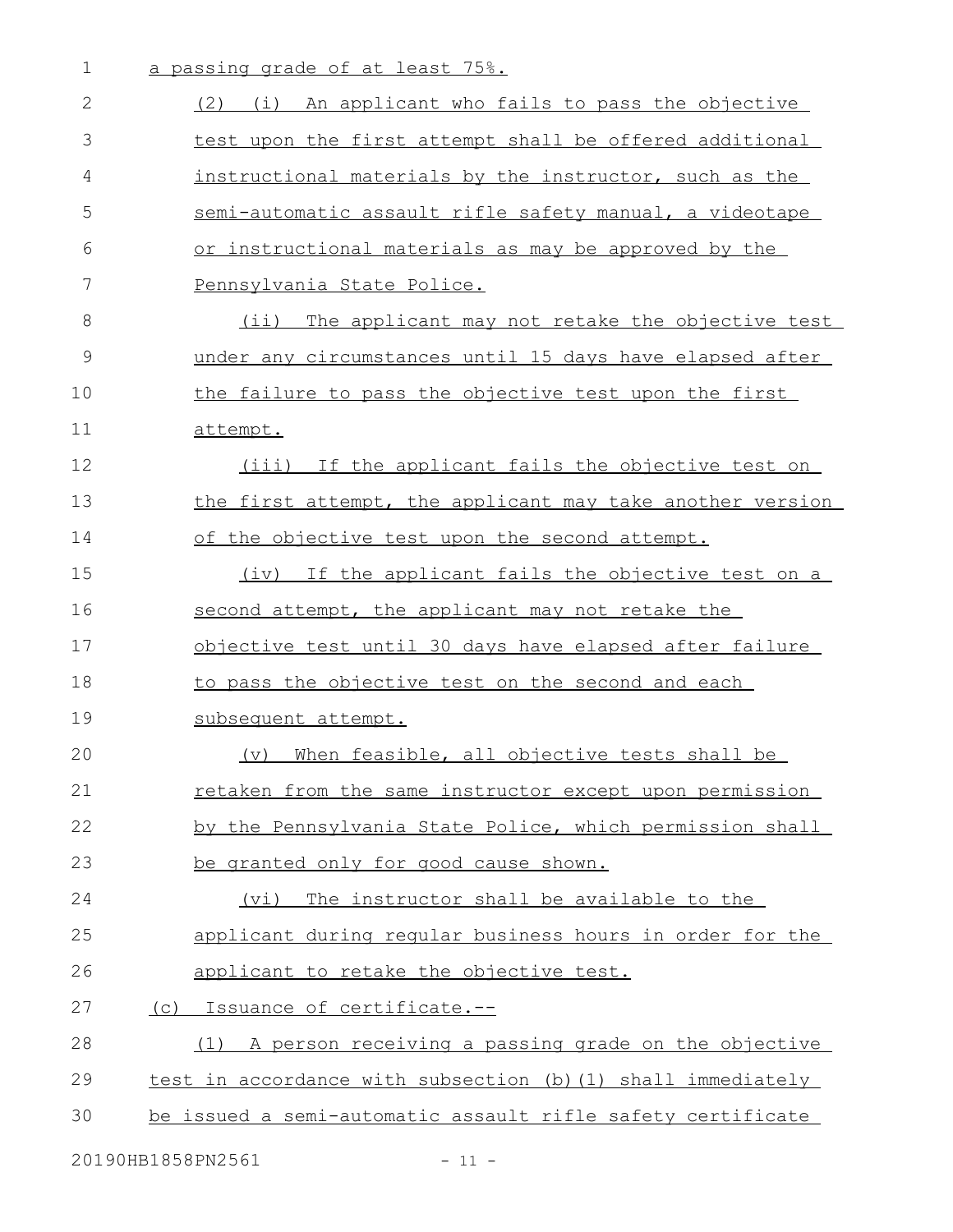1 by the certified instructor.

| (2)<br>No certified instructor may issue a semi-automatic     |
|---------------------------------------------------------------|
| assault rifle safety certificate to a person who is less than |
| 18 years of age.                                              |
| (d) Expiration and renewal of certificate.--                  |
| (1) A semi-automatic assault rifle safety certificate         |
| issued by a certified instructor under subsection (b) (1)     |
| shall expire five years from the date of issuance.            |
| In the case of the loss or destruction of a semi-<br>(2)      |
| automatic assault rifle safety certificate, the issuing       |
| instructor or the Pennsylvania State Police shall issue a     |
| duplicate certificate upon request and proof of               |
| identification to the certificate holder. A duplicate semi-   |
| automatic assault rifle safety certificate shall be valid for |
| the balance of the unexpired term of the original             |
| certificate.                                                  |
| $(e)$ Fees.--                                                 |
| In addition to a fee or charge that may be imposed<br>(1)     |
| by a certified instructor for semi-automatic assault rifle    |
| training, the certified instructor shall charge a fee of \$30 |
| for the issuance of a semi-automatic assault rifle safety     |
| certificate. Twenty dollars of the fee shall be deposited in  |
| the fund in accordance with subsection (f).                   |
| A person seeking to renew an expiring or expired<br>(2)       |
| semi-automatic assault rifle safety certificate may be        |
| required to pass the objective test, as determined by the     |
| Pennsylvania State Police. For the renewal of an expiring or  |
| expired certificate, a certified instructor shall charge a    |
| fee of \$25, \$15 of which shall be deposited in the fund in  |
| accordance with subsection (f).                               |
|                                                               |

20190HB1858PN2561 - 12 -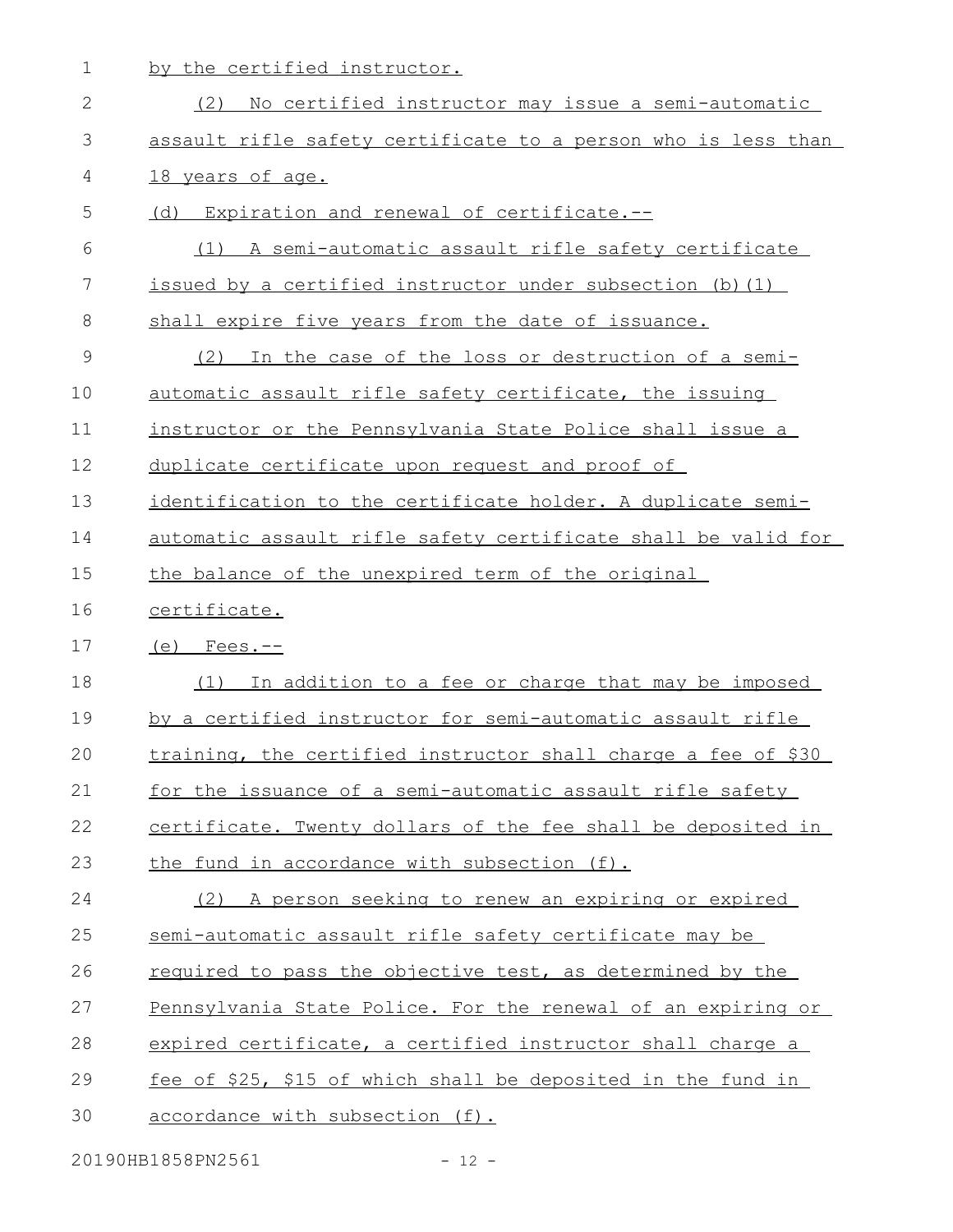| $\mathbf 1$ | In the case of the loss or destruction of a semi-<br>(3)        |
|-------------|-----------------------------------------------------------------|
| 2           | automatic assault rifle safety certificate, the Pennsylvania    |
| 3           | State Police may authorize the issuing instructor to charge a   |
| 4           | fee of \$15 for a duplicate certificate, \$10 of which shall be |
| 5           | deposited in the fund in accordance with subsection (f).        |
| 6           | (f) Semi-Automatic Assault Rifle Safety and Enforcement         |
| 7           | $Fund.-$                                                        |
| 8           | The Semi-Automatic Assault Rifle Safety and<br>(1)              |
| 9           | Enforcement Fund is established as a restricted account in      |
| 10          | the State Treasury. Money in the fund shall be expended by      |
| 11          | the Pennsylvania State Police for the sole and exclusive        |
| 12          | purpose of administering and enforcing this subchapter.         |
| 13          | The fund shall consist of all money received and<br>(2)         |
| 14          | deposited into the fund by the Pennsylvania State Police in     |
| 15          | accordance with subsection (e) and any interest thereon,        |
| 16          | money which may be transferred by act of the General Assembly   |
| 17          | and any other contributions, payments or deposits that are      |
| 18          | made available to the fund.                                     |
| 19          | § 6195. Violations and penalties.                               |
| 20          | (a) Revocation of instructor certificate.--A violation of       |
| 21          | this subchapter by a certified instructor shall be grounds for  |
| 22          | the Pennsylvania State Police to revoke the instructor's        |
| 23          | authority to provide semi-automatic assault rifle safety        |
| 24          | training to persons applying for semi-automatic assault rifle   |
| 25          | safety certification and to issue semi-automatic assault rifle  |
| 26          | safety certificates to those persons.                           |
| 27          | (b) Acts of collusion.--It shall be unlawful for a person       |
| 28          | to:                                                             |
| 29          | Answer questions for an applicant taking the<br>(1)             |
| 30          | objective test for semi-automatic assault rifle safety          |
|             | 20190HB1858PN2561<br>$-13 -$                                    |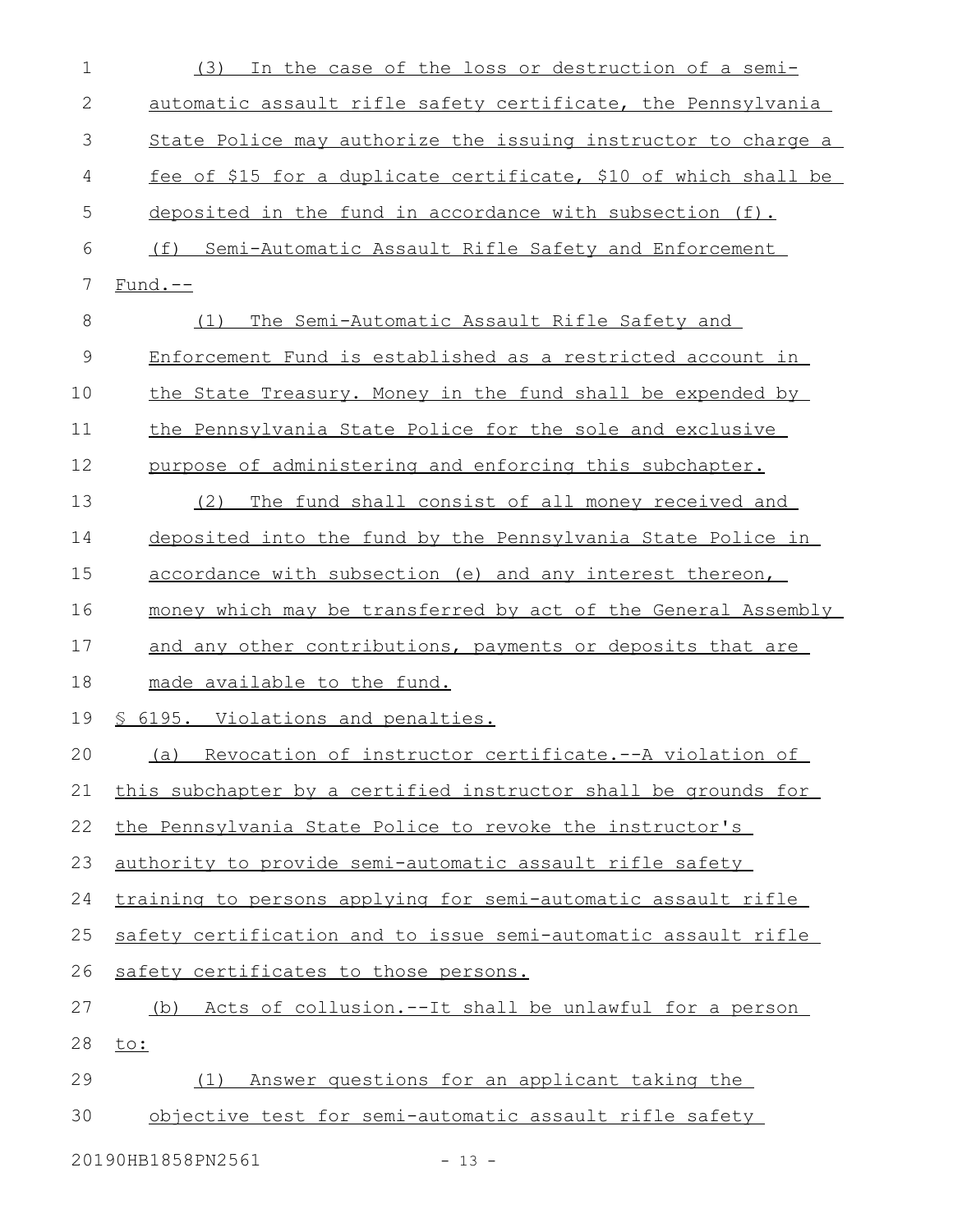| 1            | certification while the objective test is being administered. |
|--------------|---------------------------------------------------------------|
| $\mathbf{2}$ | Knowingly grade an objective test for a semi-<br>(2)          |
| 3            | automatic assault rifle safety certificate falsely.           |
| 4            | (3) Provide an advance copy of the objective test to an       |
| 5            | applicant seeking semi-automatic assault rifle safety         |
| 6            | certification.                                                |
| 7            | Take or allow another person to take semi-automatic<br>(4)    |
| 8            | assault rifle safety training for the applicant seeking a     |
| 9            | semi-automatic assault rifle safety certificate.              |
| 10           | Take or allow another person to take the objective<br>(5)     |
| 11           | test for the applicant seeking semi-automatic assault rifle   |
| 12           | safety certification.                                         |
| 13           | Use or allow another to use an applicant's<br>(6)             |
| 14           | identification for the purpose of obtaining a semi-automatic  |
| 15           | assault rifle safety certificate.                             |
| 16           | Allow a person to give an applicant for a semi-<br>(7)        |
| 17           | automatic assault rifle safety certificate unauthorized       |
| 18           | assistance during administration of the objective test.       |
| 19           | (8)<br>Use unauthorized materials while taking the            |
| 20           | objective test and cheating by the applicant.                 |
| 21           | (c) Additional violations.--It shall be unlawful for a        |
| 22           | person to:                                                    |
| 23           | (1) alter, counterfeit or falsify a semi-automatic            |
| 24           | assault rifle safety certificate; or                          |
| 25           | (2) use or attempt to use any altered, counterfeited or       |
| 26           | falsified semi-automatic assault rifle safety certificate to  |
| 27           | purchase a semi-automatic assault rifle.                      |
| 28           | (d) Penalty.--A person who violates subsection (b) or (c)     |
| 29           | commits a misdemeanor of the third degree.                    |
| 30           | § 6196. Immunity from liability.                              |

20190HB1858PN2561 - 14 -